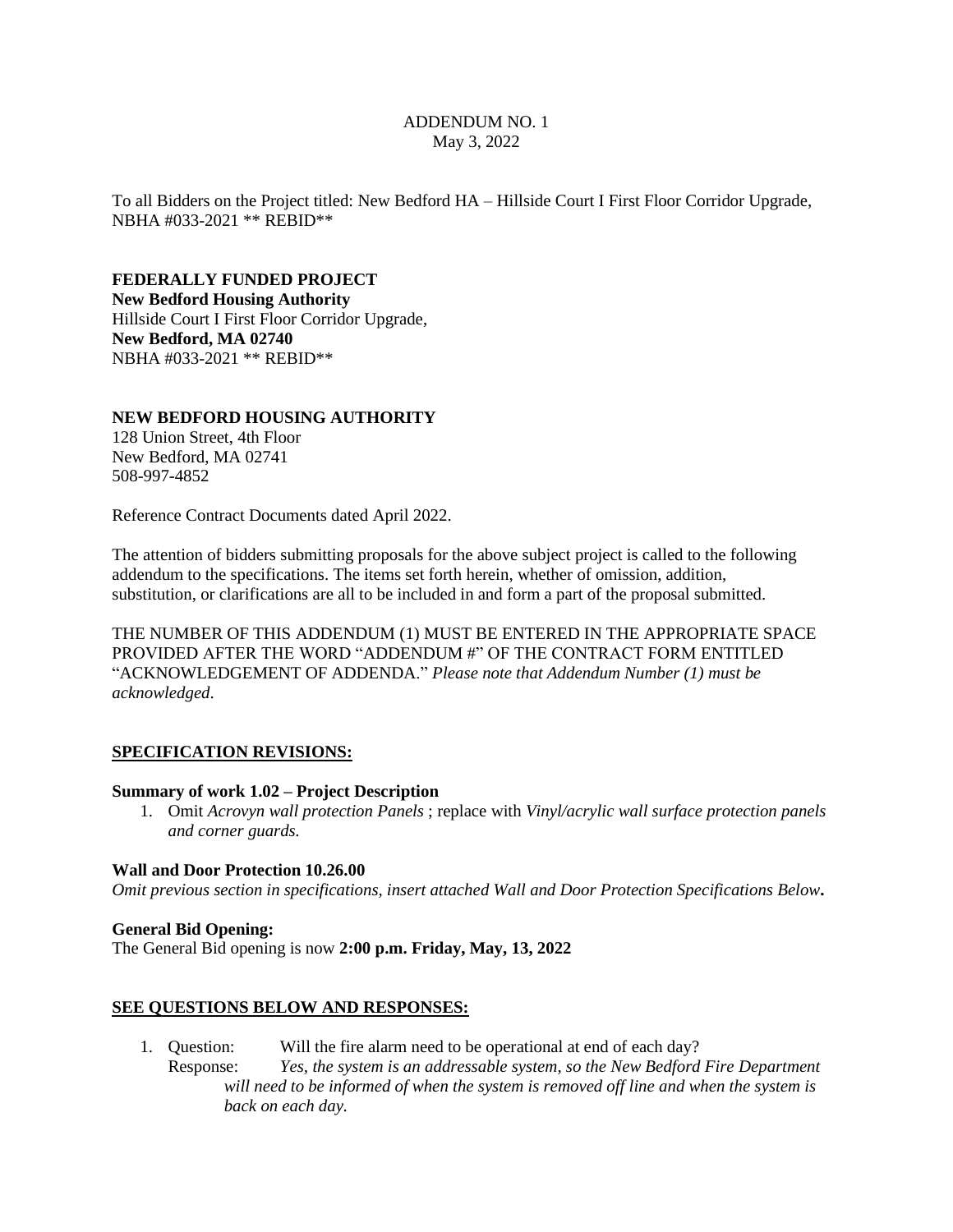Is molding needed against the doors? 2. Question: Is m<br>Response: *No*.

All other portions of the Contract Documents remain **unchanged**.

-- End of Addendum No. 1 --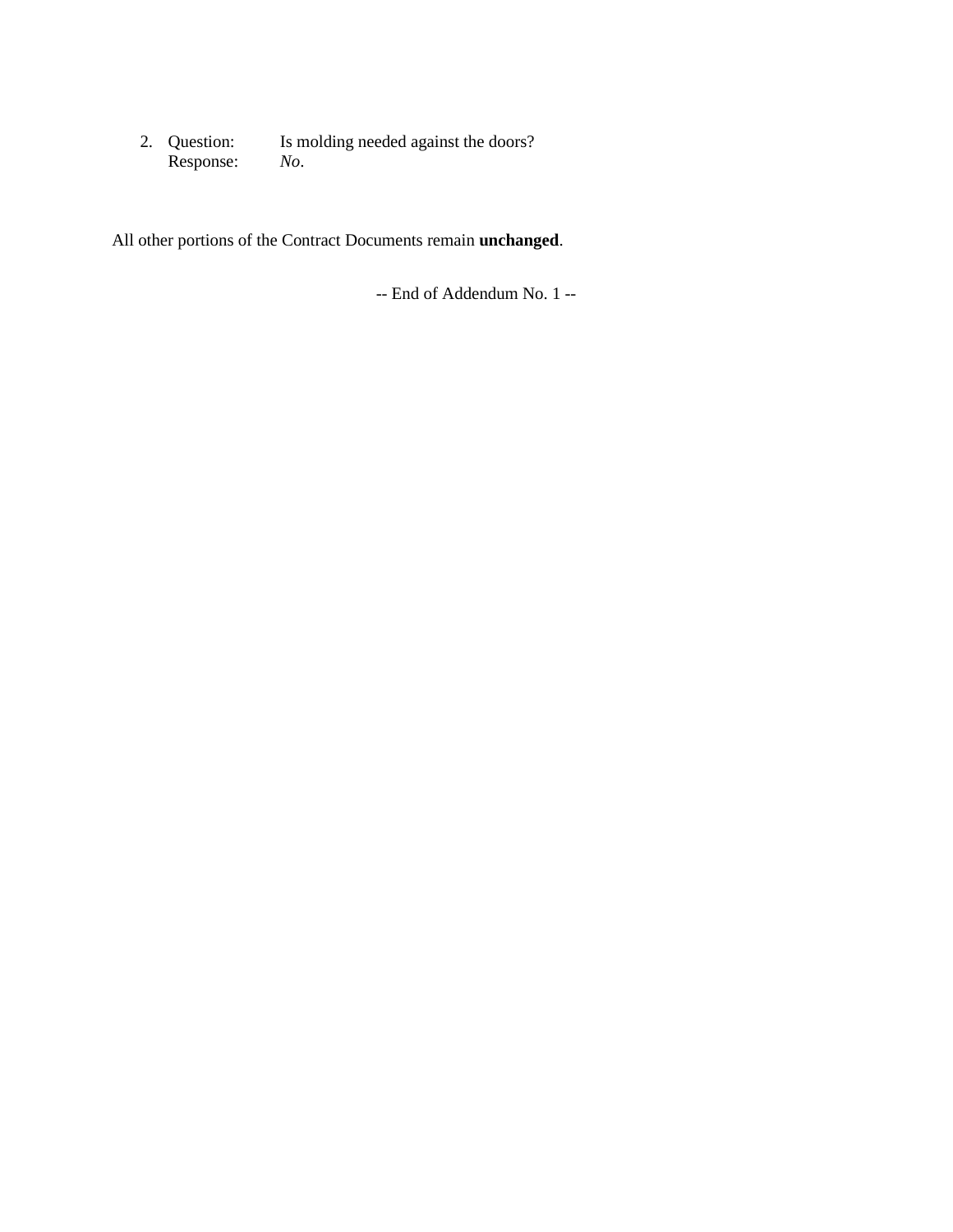# Section 10 26 00 WALL AND DOOR PROTECTION

## **PART 1 - GENERAL**

### 1.1 SUMMARY

- A. Furnish and install the following where indicated on Drawings.
	- 1. Vinyl/acrylic corner guards.
	- 2. Vinyl/acrylic wall surface protection panels.

#### 1.2 RELATED SECTIONS

A. Section 06 10 00 - ROUGH CARPENTRY: Wood blocking and nailers.

#### 1.3 REFERENCES

- A. Comply with applicable requirements of the following standards and those others referenced in this Section, under the provisions of Section 01 42 00 - REFERENCES.
	- 1. ASTM A 167 Stainless and Heat-resisting Chromium-nickel Steel Plate, Sheet and Strip.
	- 2. ASTM E 84 Test Method for Surface Burning Characteristics of Building Materials.
	- 3. All applicable federal, state and municipal codes, laws and regulations regarding flammability and smoke generation of interior finishes.

#### 1.4 SUBMITTALS

- A. Submit the following under provisions of Section 01 33 00 SUBMITTAL PROCEDURES:
	- 1. Literature: Manufacturer's product data sheets, specifications for each item furnished hereunder.
	- 2. Installation instructions: Indicate installation rough-in measurements and instructions.
	- 3. Manufacturer's certification: Certify that corner guards and handrails meet or exceed flame spread rating for surface finish.
	- 4. Shop drawings: Large scale details of handrails and flush corner guards, showing attachment clips and brackets; termination details, and complete installation details.
	- 5. Selection samples:
		- a. Sample card indicating Manufacturer's full range of colors available for selection by Architect.
		- b. Provide samples as requested by Architect for initial selection of colors and finishes
	- 6. Verification samples: 12 inch long samples, each, of corner guards and handrails illustrating selected color and finish.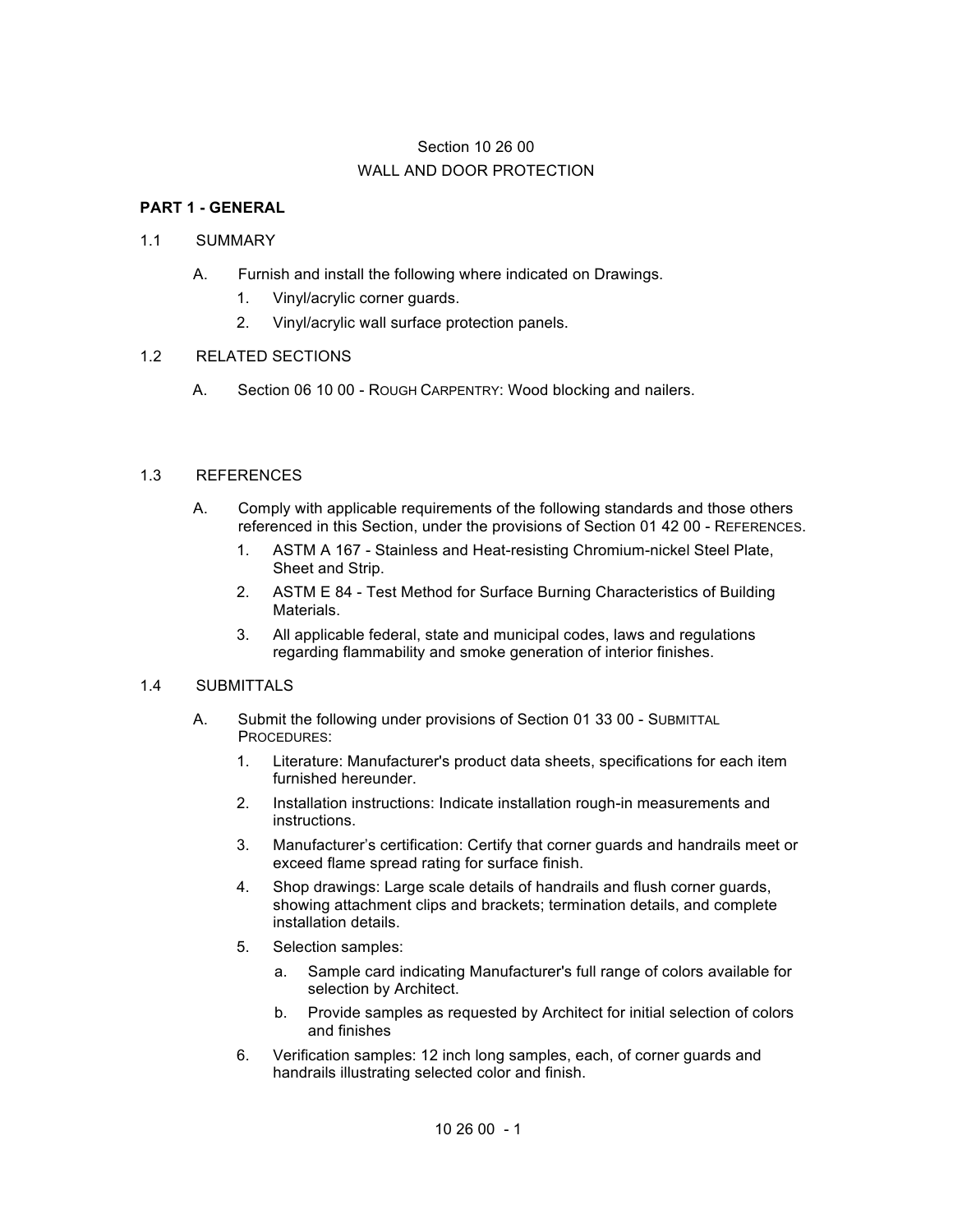## 1.5 DELIVERY, STORAGE AND HANDLING

- A. Do not deliver wall protection panels to the project until all concrete, masonry, plaster and other wet work has been completed and dry.
- B. Deliver materials in original packages, containers or bundles bearing brand name, identification of manufacturer or supplier.
- C. Store materials inside, under cover, and in manner to keep them dry, protected from weather, direct sunlight, surface contamination, corrosion and damage from construction traffic and other causes.

## 1.6 FIELD MEASUREMENTS

- A. Take field measurements before preparation of shop drawings and fabrication, where possible, to ensure proper fitting of Work.
- B. Allow for adjustments within specified tolerances wherever taking of field measurements before fabrication might delay Work.

## 1.7 SEQUENCING AND SCHEDULING

A. Coordinate the work with wall or partition Sections for installation of concealed blocking or anchor devices.

## 1.8 EXTRA MATERIALS

A. Upon completion of the Work of this Section, deliver to the Owner 10 percent of each wall protection item.

# **PART 2 - PRODUCTS**

## 2.1 MANUFACTURERS

- A. Subject to compliance with the requirements specified herein, manufacturers offering products which may be incorporated in the work include, but are not limited to, the following:
	- 1. Construction Specialties, Inc., Muncy, PA.
	- 2. ProTek Systems, Inc., Boca Raton, FL
	- 3. Pawling Corporation, Standard Products Division, Pawling NY.
	- 4. Balco, Inc., Wichita, KS.

## 2.2 PERFORMANCE REQUIREMENTS

- A. Installed component assembly to support vertical live load of 100 pounds per lineal foot with deflection not to exceed 1/50 of span between supports.
- B. Handrails, and attachments to resist lateral force of 75 pounds at any point without damage or permanent set.
- C. Corner guards to resist lateral impact force of 100 pounds at any point without damage.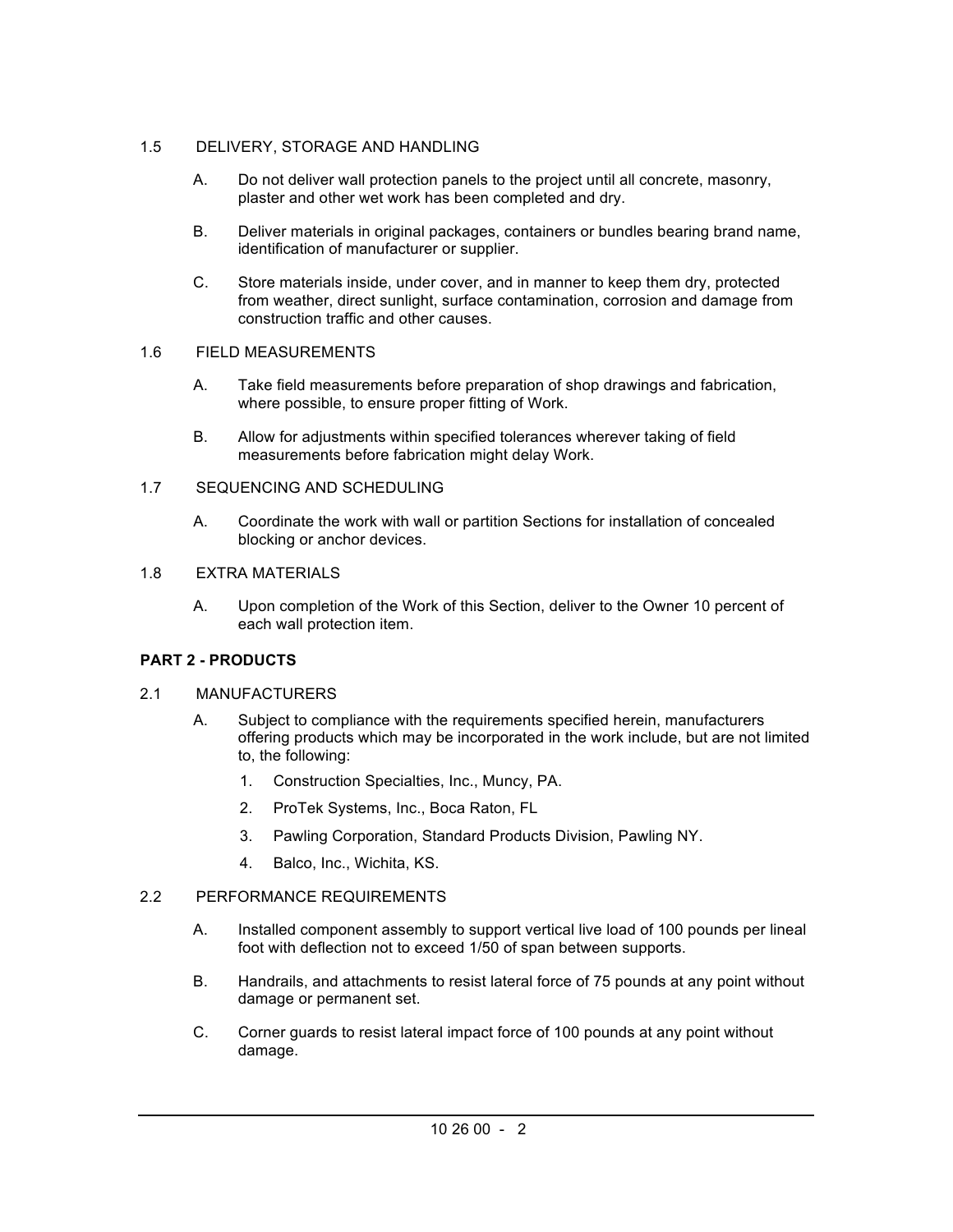## 2.3 VINYL/ACRYLIC COMPOSITE CORNER GUARDS.

- A. Vinyl/acrylic corner guards: Fabricated from corn based biopolymer and recycled content: Surface mounted, resilient covered corner guard with aluminum retainer, nominal 2 inches wings.
	- 1. Specified Product: Construction Specialties Inc., Muncy, PA, product "G2- 160".
	- 2. Retainer Clips: Aluminum.

## 2.4 VINYL PROTECTION PANELS

- A. Rigid Plastic Panels: Extruded, textured, chemical- and stain-resistant, high-impact, polyvinyl chloride (PVC) or acrylic modified vinyl plastic, thickness as indicated. Comply with specified requirements of ASTM D 256 for impact resistance and ASTM E 84 for flame spread and smoke developed characteristics.
	- 1. Specified Product: Construction Specialties Inc., Muncy, PA, product "Acrovyn Square Edge Wall Panels".
	- 2. Thickness: 0.040 in. minimum.
	- 3. Colors and Textures: As selected by the Architect from the manufacturer's full range of available options..
- B. Fasteners: Provide aluminum, nonmagnetic stainless steel, or other noncorrosive metal screws, bolts, and other fasteners compatible with aluminum components, hardware, anchors, and other items being fastened. Use theft-proof fasteners where exposed to view.
- C. Adhesives: Provide manufacturer's recommended full spread adhesive, low VOC type, for use with material on the substrate indicated.

## 2.5 FABRICATION

- A. Fabricate wall and door protection systems to comply with requirements indicated for design, dimensions, details, finish, and member sizes, including wall thicknesses of components.
- B. Preassemble components in the shop to the greatest extent possible to minimize field assembly. Disassemble only as necessary for shipping and handling.
- C. Fabricate components with tight seams and joints with exposed edges rolled. Provide surfaces free of evidence of wrinkling, chipping, uneven coloration, dents, and other imperfections. Fabricate members and fittings to produce flush, smooth, and rigid hairline joints.
- D. Brackets, Flanges, Fittings, and Anchors: Provide wall brackets, flanges, miscellaneous fittings, and anchors for interconnection of members to other construction.